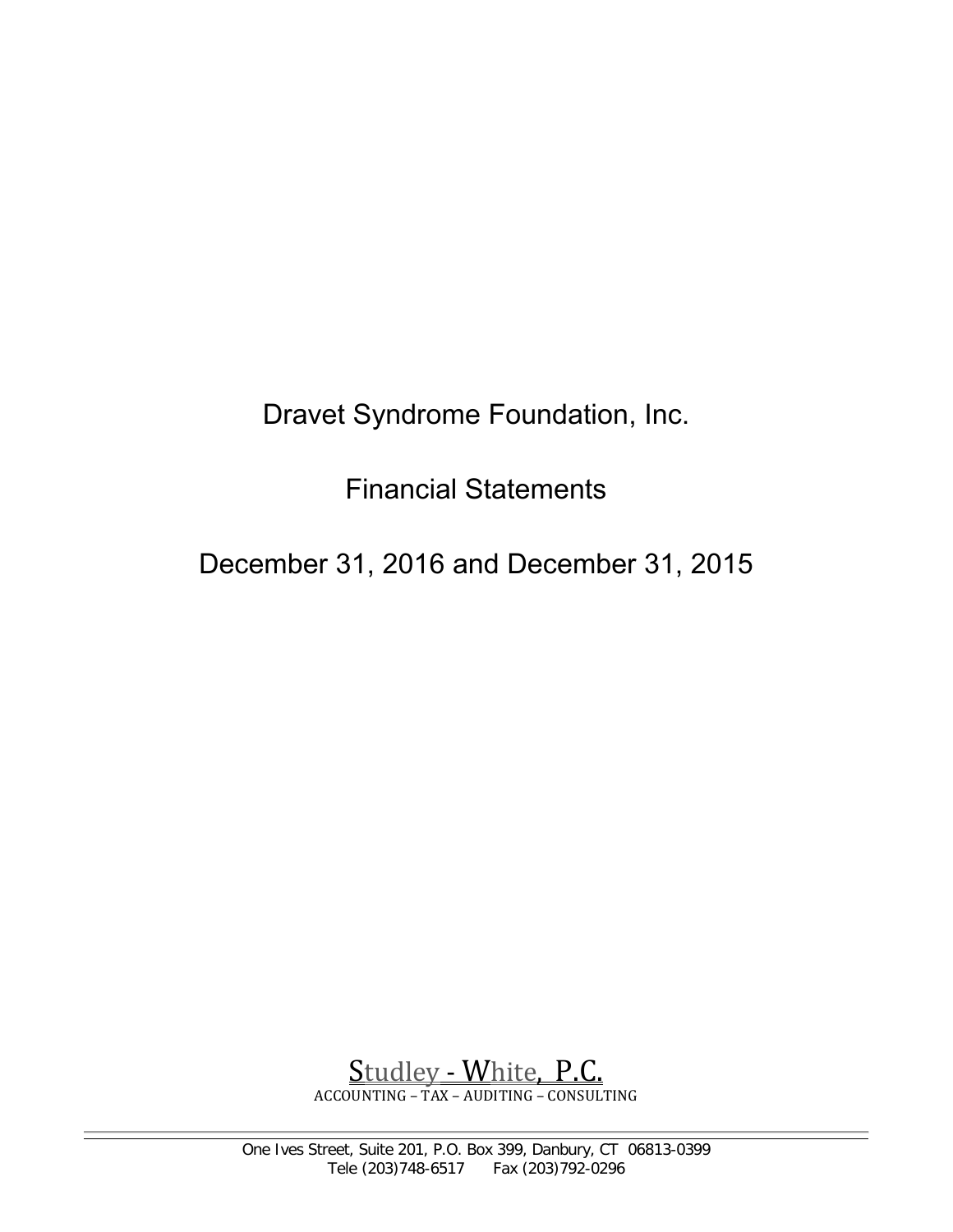# **DRAVET SYNDROME FOUNDATION, INC. Financial Statements December 31, 2016**

# **Table of Contents**

#### **Page Page**

### **Financial Statements**:

| Statements of Financial Position at December 31, 2016 and 2015 3          |  |
|---------------------------------------------------------------------------|--|
| Statements of Activities for the Year Ended December 31, 2016 and 2015  4 |  |
| Statements of Cash Flows for the Year Ended December 31, 2016 and 20155   |  |
| Statement of Functional Expenses for the Year Ended December 31, 2016 and |  |
|                                                                           |  |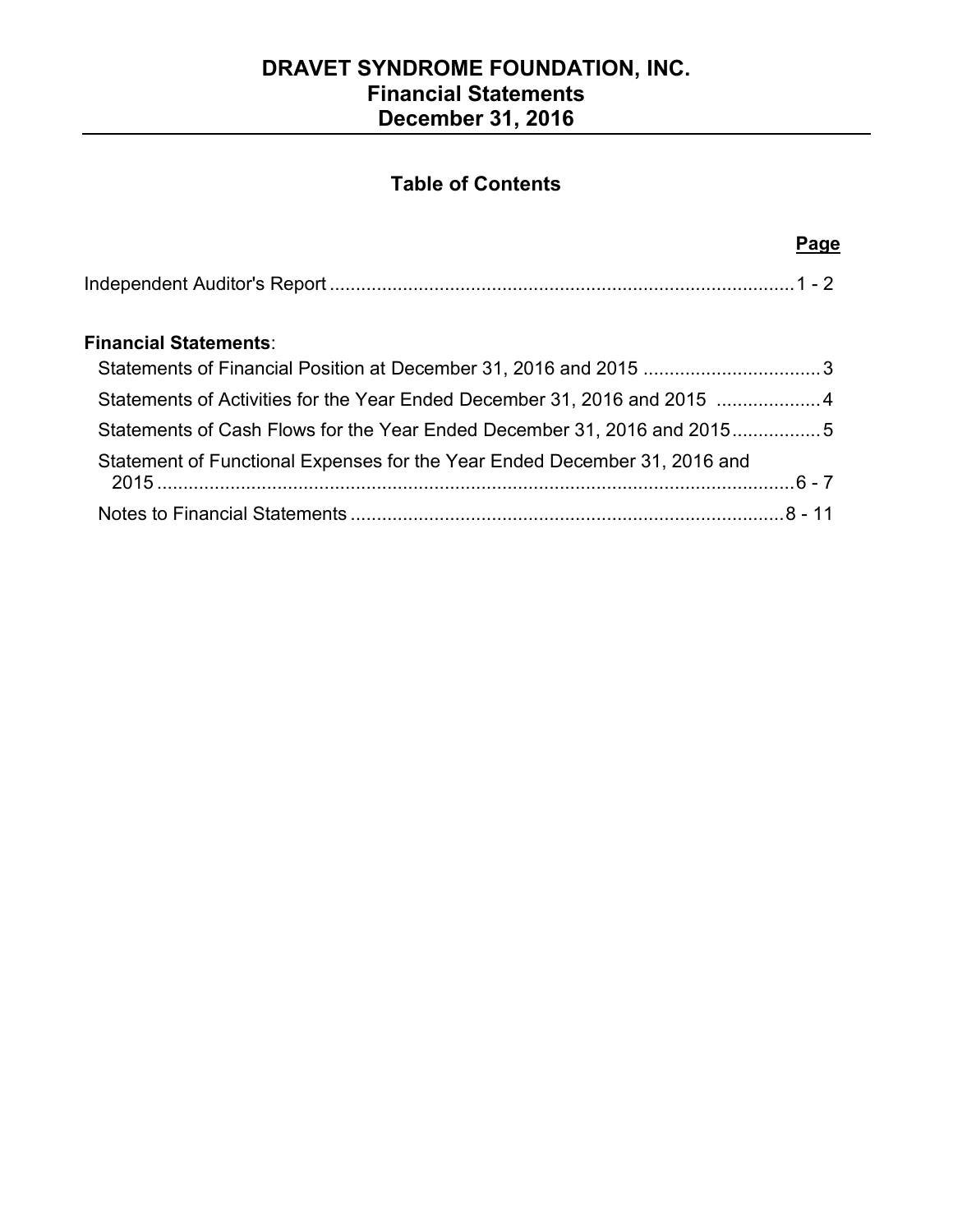Studley - White, P.C. ACCOUNTING – TAX – AUDITING - CONSULTING

> Donald T. Studley, C.P.A. Brian C. White, C.P.A.

> > March 30, 2017

### **INDEPENDENT AUDITOR'S REPORT**

To The Board of Director`s of Dravet Syndrome Foundation, Inc.

We have audited the accompanying financial statements of Dravet Syndrome Foundation, Inc. (a nonprofit organization), which comprise the statement of financial positions as of December 31, 2016 and 2015, and the related statements of activities, functional expenses and cash flows for the years then ended, and the related notes to the financial statements.

### **Management's Responsibility for the Financial Statements**

Management is responsible for the preparation and fair presentation of these financial statements in accordance with accounting principles generally accepted in the United States of America; this includes the design, implementation, and maintenance of internal control relevant to the preparation and fair presentation of financial statements that are free from material misstatement, whether due to fraud or error.

#### **Auditor's Responsibility**

Our responsibility is to express an opinion on these financial statements based on our audit. We conducted our audit in accordance with auditing standards generally accepted in the United States of America. Those standards require that we plan and perform the audit to obtain reasonable assurance about whether the financial statements are free of material misstatement.

An audit involves performing procedures to obtain audit evidence about the amounts and disclosures in the financial statements. The procedures selected depend on the auditor's judgment, including the assessment of the risks of material misstatement of the financial statements, whether due to fraud or errors. In making those risk assessments, the auditor considers internal control relevant to the entity's preparation and fair presentation of the financial statements in order to design audit procedures that are appropriate in the circumstances, but not for the purpose of expressing an opinion on the effectiveness of the entity's internal control. Accordingly, we express no such opinion. An audit also evaluating the appropriateness of accounting policies used and the reasonableness of significant accounting estimates made by management, as well as evaluating the overall presentation of the financial statements.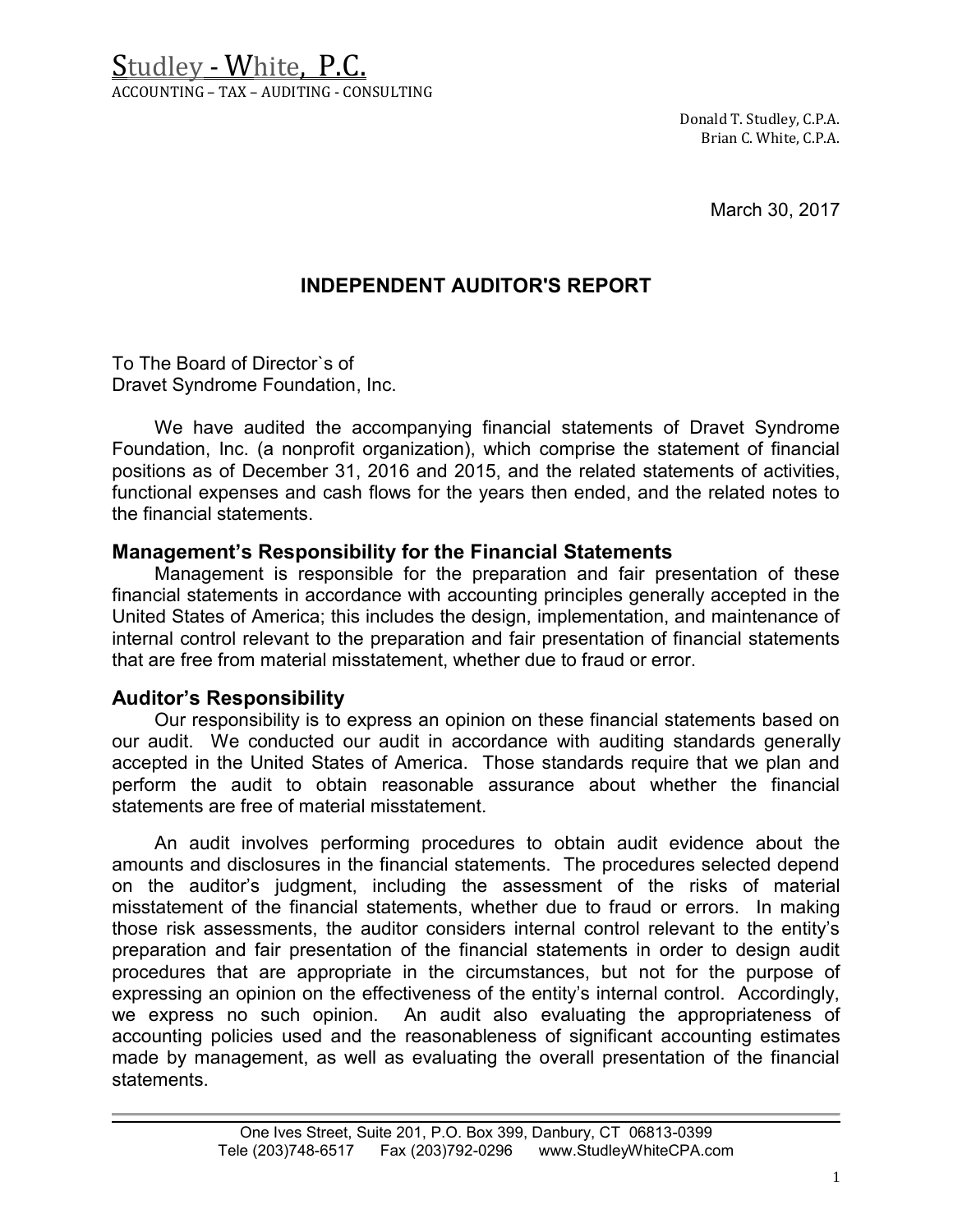We believe that the audit evidence we have obtained is sufficient and appropriate to provide a basis for our audit opinion.

### **Opinion**

In our opinion, the financial statements referred to above present fairly, in all material respects the financial position of Dravet Syndrome Foundation, Inc. as of December 31, 2016 and December 31, 2015, and the changes in its net assets and its cash flows for the years then ended in accordance with accounting principles generally accepted in the United States of America.

**Studley-White, P.C.**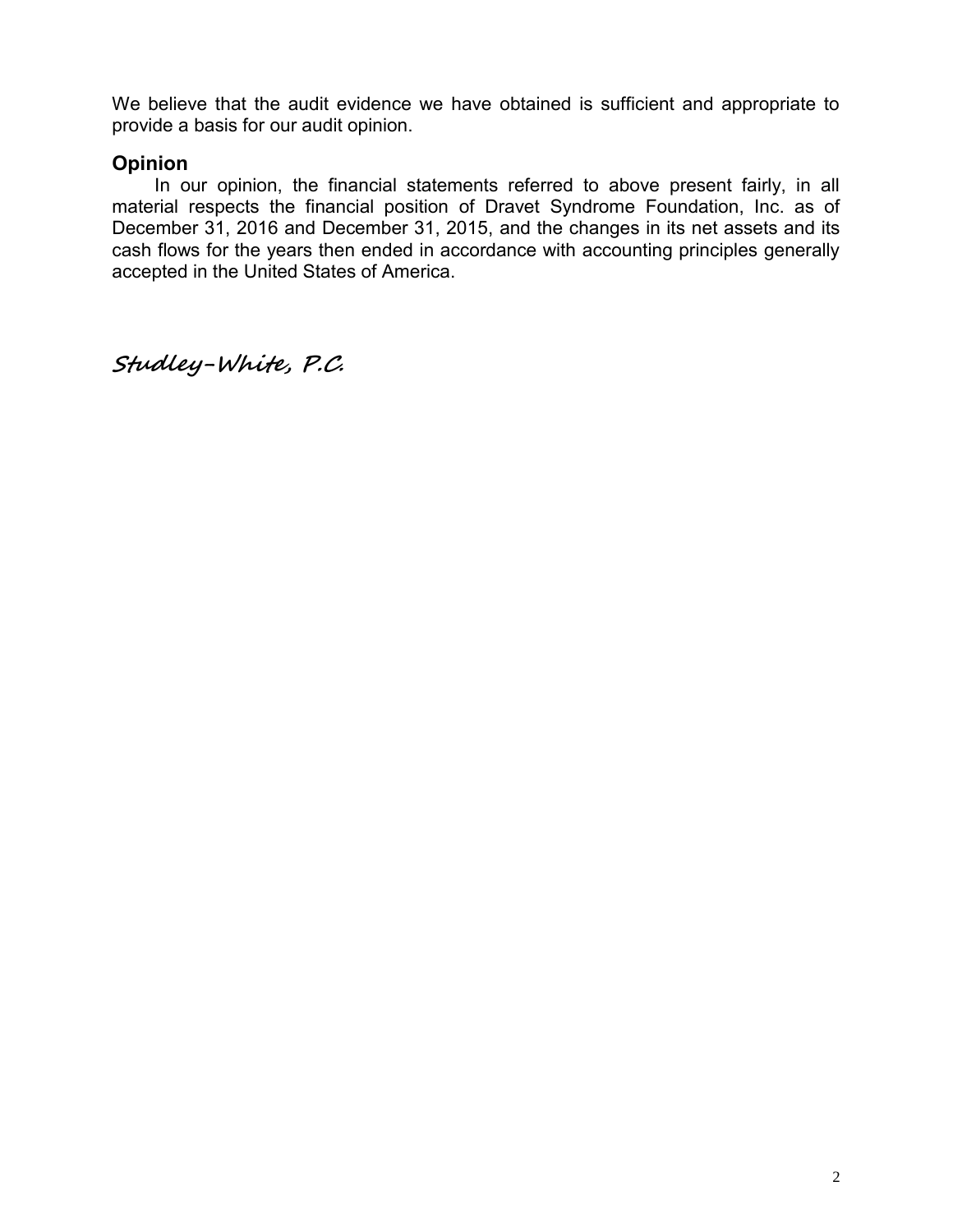# **DRAVET SYNDROME FOUNDATION, INC. Statement of Financial Position December 31,**

|                                         | 2016            | 2015          |
|-----------------------------------------|-----------------|---------------|
| <b>Assets</b>                           |                 |               |
| Assets                                  |                 |               |
| Cash and cash equivalents               | \$<br>977,482   | \$<br>745,541 |
| Accounts receivable                     | 24,737          | 14,811        |
| Prepaid expenses                        | 13,921          | 42,404        |
| Beneficial interst in charitable trust  | 12,395          | 12,769        |
| <b>Total Assets</b>                     | \$<br>1,028,535 | \$<br>815,525 |
| <b>Liabilities and Net Assets</b>       |                 |               |
| Liabilities                             |                 |               |
| Accounts payable                        | \$<br>5,638     | \$<br>28,840  |
| <b>Total Liabilities</b>                | 5,638           | 28,840        |
| <b>Net Assets</b>                       |                 |               |
| Unrestricted - net assets               | 1,010,502       | 773,916       |
| Temporarily restricted net assets       | 926             | 1,300         |
| Permanently restricted net assets       | 11,469          | 11,469        |
| <b>Total Net Assets</b>                 | 1,022,897       | 786,685       |
| <b>Total Liabilities and Net Assets</b> | \$<br>1,028,535 | \$<br>815,525 |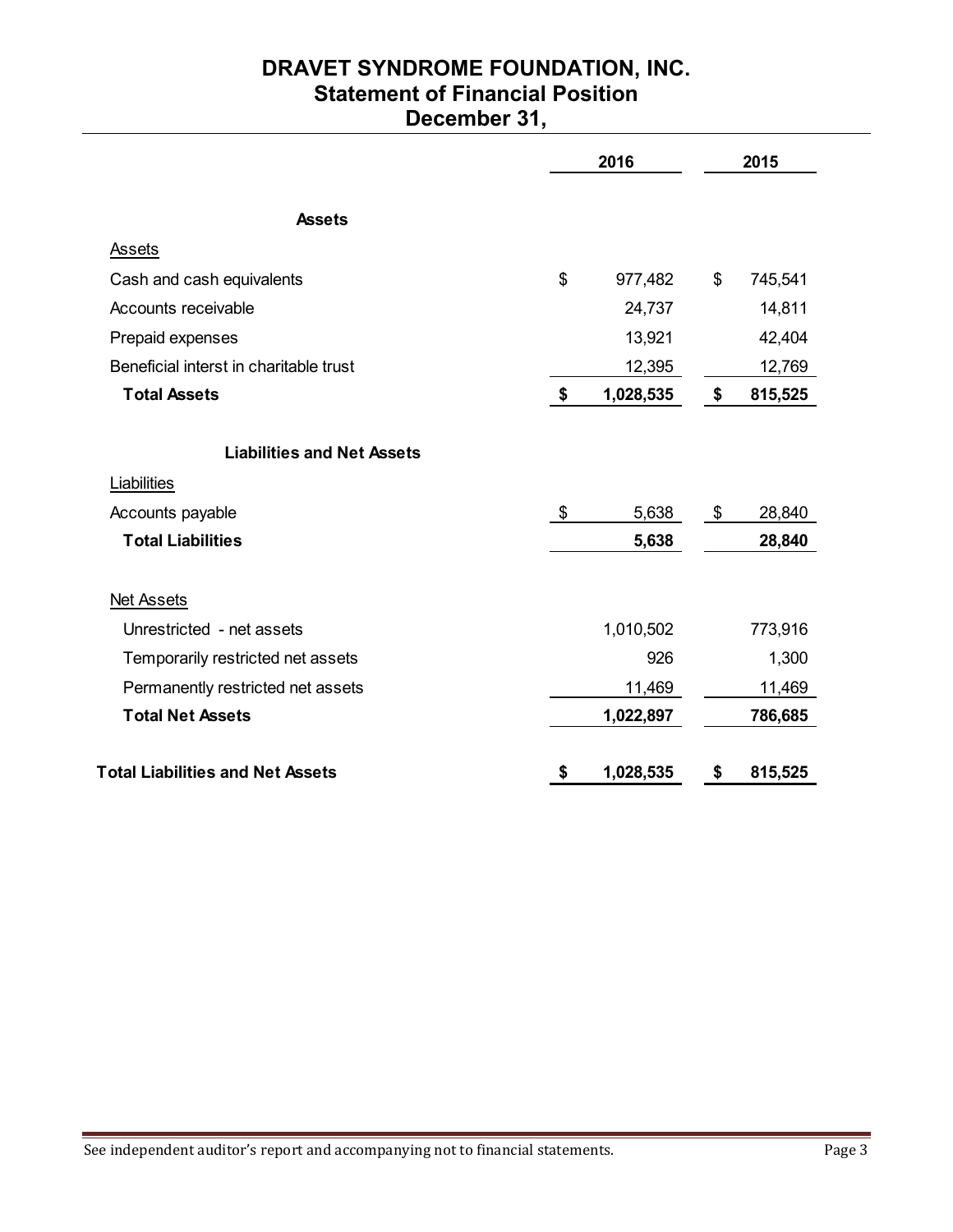# **DRAVET SYNDROME FOUNDATION, INC. Statement of Activities For the Year Ended December 31,**

|                                                          |    | 2016       | 2015          |
|----------------------------------------------------------|----|------------|---------------|
| <b>Change in Unrestricted Net Assets</b>                 |    |            |               |
| Revenues and Other Support                               |    |            |               |
| Special events<br>- revenue                              | \$ | 642,508    | \$<br>626,030 |
| - expenses                                               |    | (120, 324) | (117, 640)    |
| - net                                                    |    | 522,184    | 508,390       |
| Contributions and grants                                 |    | 570,185    | 464,518       |
| Other income                                             |    | 16,109     | 8,023         |
| Unrestricted revenues and other support                  |    | 1,108,478  | 980,931       |
| Net assets released from restriction                     |    | 851        | 859           |
| <b>Total Revenues and Other Support</b>                  |    | 1,109,329  | 981,790       |
| <b>Expenses</b>                                          |    |            |               |
| Program Services:                                        |    |            |               |
| Patient and family services                              |    | 171,445    | 25,665        |
| Research                                                 |    | 503,532    | 333,697       |
| <b>Total Program Services</b>                            |    | 674,977    | 359,362       |
| <b>Support Services:</b>                                 |    |            |               |
| Management and general                                   |    | 76,150     | 56,959        |
| Fund raising                                             |    | 121,616    | 108,039       |
| <b>Total Support Services</b>                            |    | 197,766    | 164,998       |
| <b>Total Expenses</b>                                    |    | 872,743    | 524,360       |
| Increase in unrestricted net assets                      |    | 236,586    | 457,430       |
| Investment income                                        |    | 477        | 13            |
| Net assets released from restriction                     |    | (851)      | (859)         |
| Increase (decrease) in temporarily restricted net assets |    | (374)      | (846)         |
| Increase in net assets                                   |    | 236,212    | 456,584       |
| Net assets at beginning of year                          |    | 786,685    | 330,101       |
| Net assets at end of year                                | \$ | 1,022,897  | \$<br>786,685 |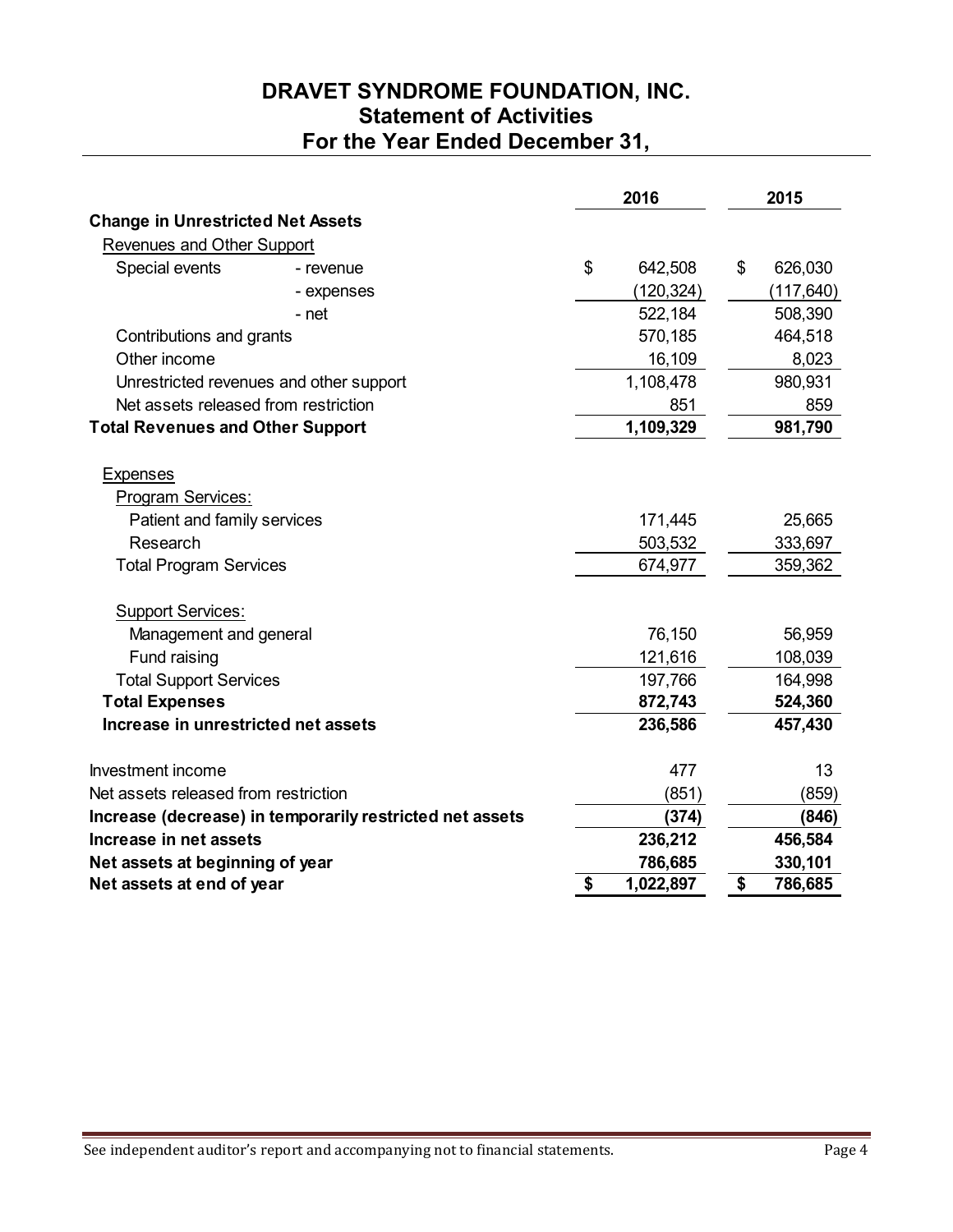# **DRAVET SYNDROME FOUNDATION, INC. Statement of Cash Flows For the Year Ended December 31,**

|                                                     | 2016          | 2015          |
|-----------------------------------------------------|---------------|---------------|
| <b>Cash Flows from Operating Activities:</b>        |               |               |
| Increase in net assets                              | 236,212<br>\$ | 456,584<br>\$ |
|                                                     | 236,212       | 456,584       |
| Changes in assets and liabiliies:                   |               |               |
| (Increase) decrease in:                             |               |               |
| Accounts receivable                                 | (9,226)       | (2,261)       |
| Prepaid expenses                                    | 28,483        | (41, 041)     |
|                                                     | 19,257        | (43, 302)     |
| Increase (decrease) in:                             |               |               |
| Accounts payable and accrued expenses               | (23, 202)     | 26,075        |
|                                                     | (23, 202)     | 26,075        |
| Net cash provided by operating activities           | 232,267       | 439,357       |
| Investment income temporarily restricted net assets | (326)         | 846           |
| Net increase in cash                                | 231,941       | 440,203       |
| Cash at beginning of year                           | 745,541       | 305,338       |
| Cash at end of year                                 | 977,482       | \$<br>745,541 |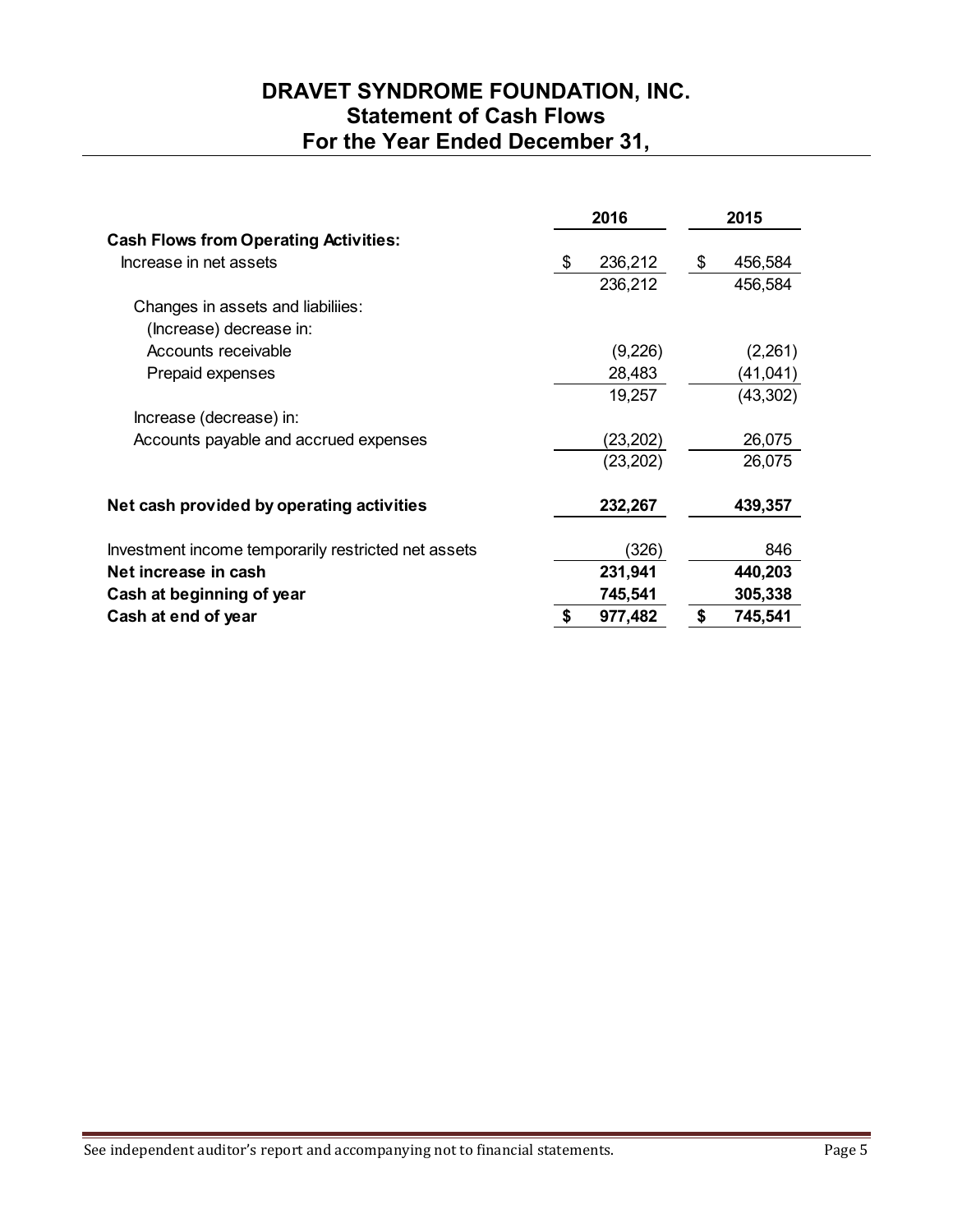# **DRAVET SYNDROME FOUNDATION, INC. Statement of Functional Expenses For the Year Ended December 31, 2016**

|                            |                                          |                                      | <b>Statement of Functional Expenses</b> |                |                      |                |                     |                          |                      |
|----------------------------|------------------------------------------|--------------------------------------|-----------------------------------------|----------------|----------------------|----------------|---------------------|--------------------------|----------------------|
|                            | Patient and<br>Family<br><b>Services</b> | For the Year Ended December 31, 2016 |                                         |                | Management           |                |                     |                          |                      |
| <b>Professional fees</b>   | \$<br>350                                | \$<br>Research                       | \$<br>Sub-Total<br>350                  | $\mathfrak{S}$ | and General<br>3,750 | $\mathfrak{S}$ | <b>Fund Raising</b> | \$<br>Sub-Total<br>3,750 | \$<br>Total<br>4,100 |
| <b>Salaries</b>            | 1,749                                    |                                      | 1,749                                   |                | 47,042               |                | 81,347              | 128,389                  | 130,138              |
| Payroll taxes              | 113                                      |                                      | 113                                     |                | 3,052                |                | 5,277               | 8,329                    | 8,442                |
| Telephone                  | 18                                       | 681                                  | 699                                     |                | 488                  |                | 164                 | 652                      | 1,351                |
| Office supplies            | 41                                       |                                      | 41                                      |                | 3,264                |                | 1,913               | 5,177                    | 5,218                |
| <b>Insurance</b>           | 49                                       | 1,825                                | 1,874                                   |                | 1,309                |                | 439                 | 1,748                    | 3,622                |
| Postage                    | 23                                       |                                      | 23                                      |                | 621                  |                | 1,074               | 1,695                    | 1,718                |
| Printing                   | 15                                       |                                      | 15                                      |                | 403                  |                | 697                 | 1,100                    | 1,115                |
| Patient assistance         | 13,343                                   |                                      | 13,343                                  |                |                      |                |                     |                          | 13,343               |
| Dues and subscriptions     | 116                                      |                                      | 116                                     |                | 3,119                |                | 5,393               | 8,512                    | 8,628                |
| Advertising                | 19                                       |                                      | 19                                      |                | 510                  |                | 882                 | 1,392                    | 1,411                |
| <b>Bank charges</b>        | 389                                      |                                      | 389                                     |                | 10,478               |                | 18,120              | 28,598                   | 28,987               |
| Grants                     |                                          | 500,424                              | 500,424                                 |                |                      |                |                     |                          | 500,424              |
| Conferences and meetings   | 155,220                                  | 602                                  | 155,822                                 |                | 432                  |                | 145                 | 577                      | 156,399              |
| Fund raising events        |                                          |                                      |                                         |                |                      |                | 6,165               | 6,165                    | 6,165                |
| <b>Miscellaneous</b>       |                                          |                                      |                                         |                | 1,682                |                |                     | 1,682                    | 1,682                |
| Total expenses before fund |                                          |                                      |                                         |                |                      |                |                     |                          |                      |
| raising                    | 171,445                                  | 503,532                              | 674,977                                 |                | 76,150               |                | 121,616             | \$<br>197,766            | \$<br>872,743        |
| Special events             |                                          |                                      |                                         |                |                      |                |                     |                          |                      |
| <b>Total expenses</b>      | \$<br>171,445                            | \$<br>503,532                        | 674,977                                 |                | 76,150               | \$             | 121,616             | \$<br>197,766            | \$<br>872,743        |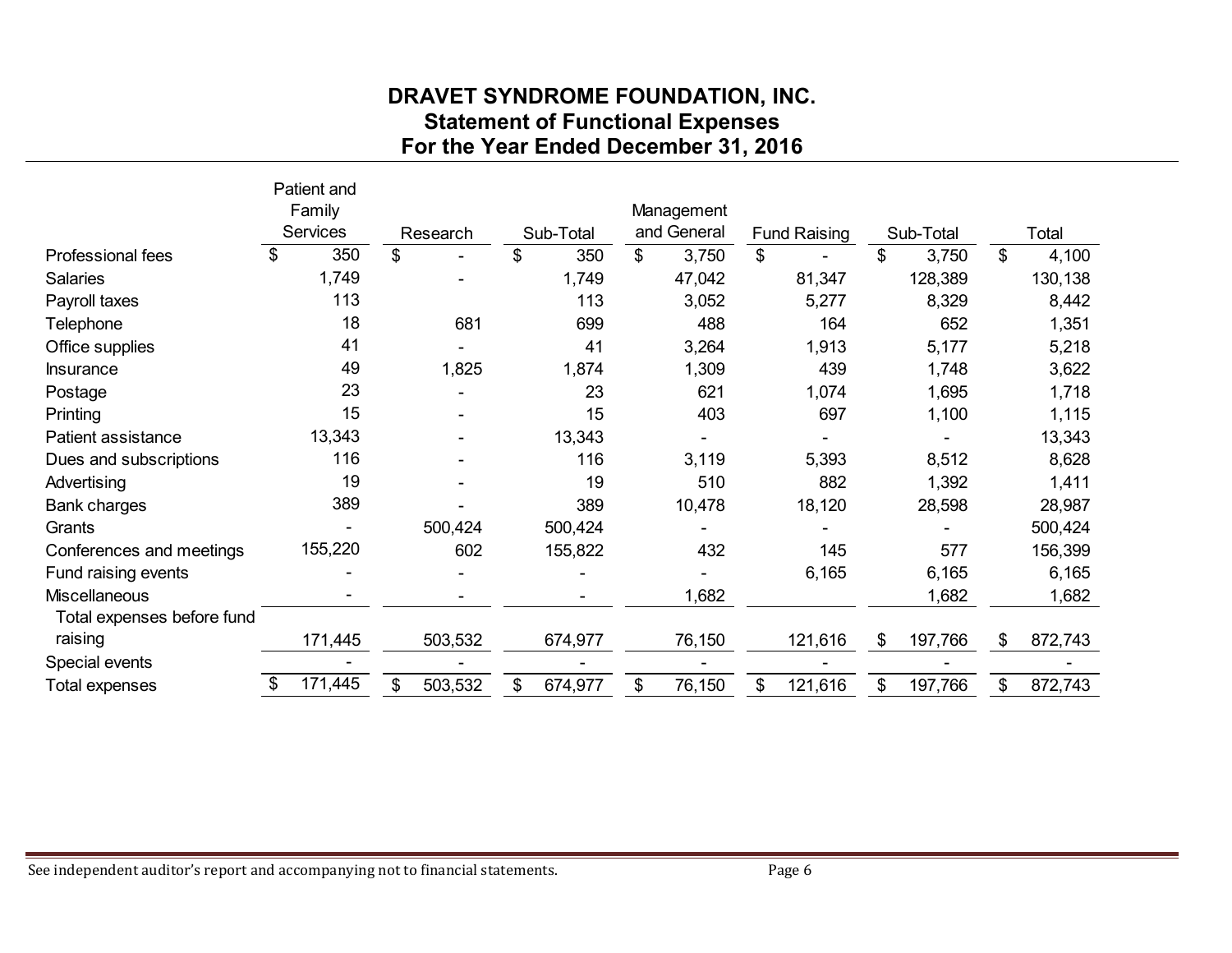# **DRAVET SYNDROME FOUNDATION, INC. Statement of Functional Expenses**

|                            |                                          |        |          | For the Year Ended December 31, 2015 |                           |                           |                     |               |                |         |
|----------------------------|------------------------------------------|--------|----------|--------------------------------------|---------------------------|---------------------------|---------------------|---------------|----------------|---------|
|                            | Patient and<br>Family<br><b>Services</b> |        | Research | Sub-Total                            | Management<br>and General |                           | <b>Fund Raising</b> | Sub-Total     |                | Total   |
| Professional fees          | \$                                       |        |          |                                      | \$<br>3,750               | $\boldsymbol{\mathsf{S}}$ |                     | \$<br>3,750   | $\mathfrak{F}$ | 3,750   |
| <b>Salaries</b>            |                                          | 3,418  |          | 3,418                                | 29,069                    |                           | 75,515              | 104,584       |                | 108,002 |
| Telephone                  |                                          | 19     | 308      | 327                                  | 161                       |                           | 110                 | 271           |                | 598     |
| Office supplies            |                                          | 95     |          | 95                                   | 10,003                    |                           | 2,099               | 12,102        |                | 12,197  |
| <b>Insurance</b>           |                                          | 77     | 1,256    | 1,333                                | 655                       |                           | 446                 | 1,101         |                | 2,434   |
| Postage                    |                                          | 55     |          | 55                                   | 464                       |                           | 1,205               | 1,669         |                | 1,724   |
| Printing                   |                                          | 20     |          | 20                                   | 172                       |                           | 447                 | 619           |                | 639     |
| <b>Patient assistance</b>  |                                          | 20,317 |          | 20,317                               |                           |                           |                     |               |                | 20,317  |
| Dues and subscriptions     |                                          | 144    |          | 144                                  | 1,225                     |                           | 3,183               | 4,408         |                | 4,552   |
| Bank charges               |                                          | 759    |          | 759                                  | 6,459                     |                           | 16,780              | 23,239        |                | 23,998  |
| Grants                     |                                          |        | 331,247  | 331,247                              |                           |                           |                     |               |                | 331,247 |
| Conferences and meetings   |                                          | 761    | 886      | 1,647                                | 462                       |                           | 314                 | 776           |                | 2,423   |
| Fund raising events        |                                          |        |          |                                      |                           |                           | 7,940               | 7,940         |                | 7,940   |
| <b>Miscellaneous</b>       |                                          |        |          |                                      | 4,539                     |                           |                     | 4,539         |                | 4,539   |
| Total expenses before fund |                                          |        |          |                                      |                           |                           |                     |               |                |         |
| raising                    |                                          | 25,665 | 333,697  | 359,362                              | 56,959                    |                           | 108,039             | \$<br>164,998 | \$             | 524,360 |
| Special events             |                                          |        |          |                                      |                           |                           | 117,640             | 117,640       |                | 117,640 |
| <b>Total expenses</b>      | \$                                       | 25,665 | 333,697  | 359,362                              | 56,959                    |                           | 225,679             | 282,638       |                | 642,000 |
|                            |                                          |        |          |                                      |                           |                           |                     |               |                |         |

.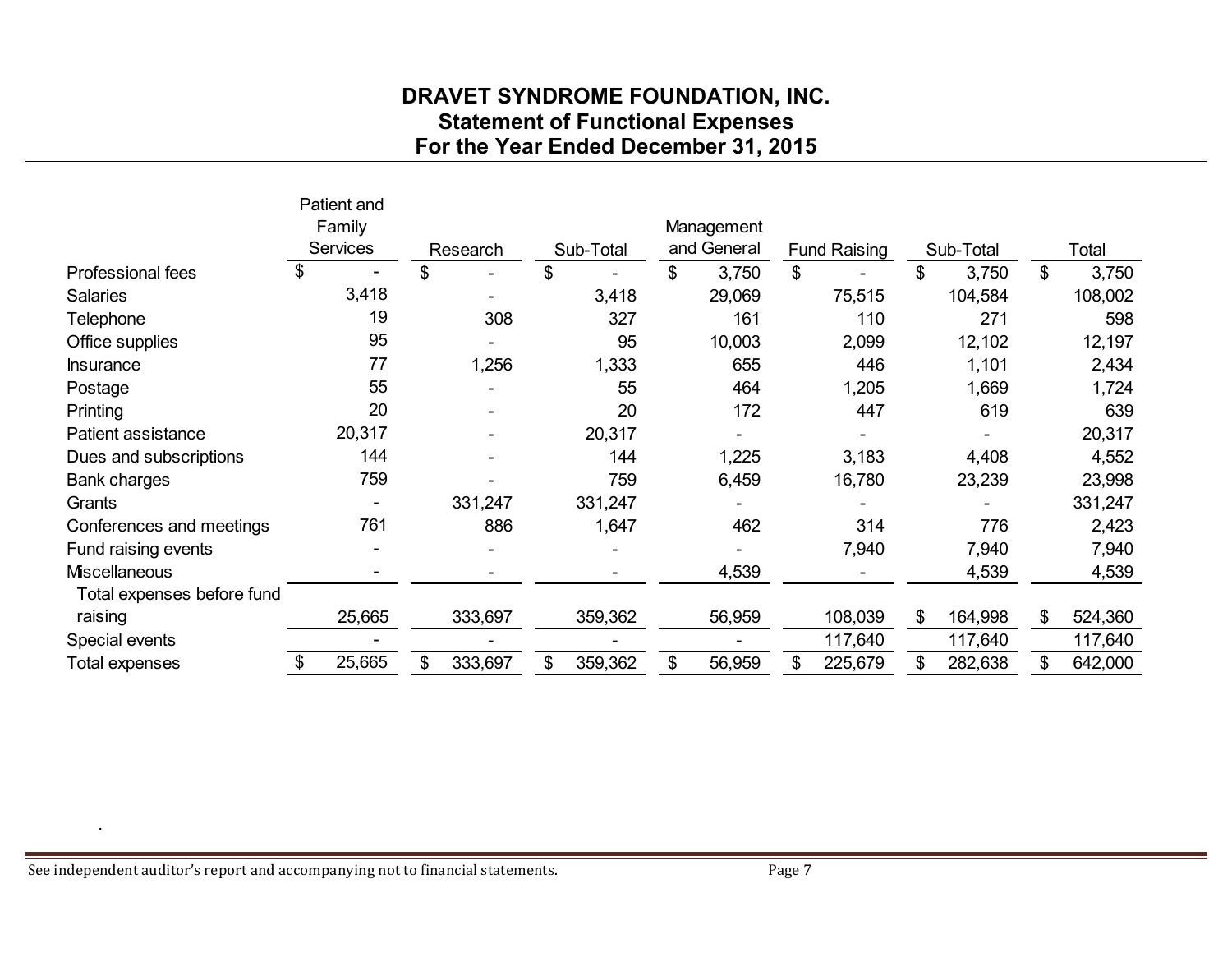### **DRAVET SYNDROME FOUNDATION, INC. Notes to Financial Statements December 31, 2016**

### **Note 1 - Summary of Significant Accounting Policies General**

The Dravet Syndrome Foundation, Inc. (DSF) was incorporated as a not-for-profit, publicly supported corporation on September 24, 2009 under the laws of the State of Connecticut. DSF was formed to promote and support research regarding Dravet Syndrome and related epilepsies. DSF funds research toward better treatments and a cure of Dravet syndrome and related epilepsies by awarding research grants to qualified scientists and doctors. The DSF produces an annual Research Roundtable Meeting to provide the opportunity for researchers and clinicians to collaborate and discuss better treatment options and a roadmap toward a cure and how to best facilitate both. Through the International Patience Assistance Grant Program, DSF provides grants to cover expenses not covered by medical insurance.

### **Financial Statement Presentation**

In accordance with financial standards, the Organization reports information regarding its financial position and activities according to three classes of net assets: unrestricted, temporarily restricted and permanently restricted.

### **Contributions**

In accordance with financial accounting standards, the Organization records contributions received as unrestricted, temporarily restricted or permanently restricted support depending on the existence and/or nature of any donor restrictions. Restricted net assets are reclassified to unrestricted net assets upon satisfaction of the time or purpose restrictions.

#### **Net Asset Categories**

To ensure observance of limitations and restrictions that may be placed on the use of resources available, the accounts of the Organization are maintained in the following net asset categories:

> **Unrestricted** – Unrestricted net assets represent available resources other than donor restricted contributions. Donor restricted contributions which are satisfied in the same reporting period when the contribution is received are treated as unrestricted contributions. Included in unrestricted net assets are grants and contracts that are earmarked for the general-purpose use of the Organization.

> **Temporarily Restricted** – Temporarily restricted net assets represent contributions that are restricted by the donor either as to purpose or as to time of expenditure.

> **Permanently Restricted** – Permanently restricted net assets represent contributions that are limited by donor-imposed stipulations that neither expire by passage of time nor can be fulfilled or otherwise removed by actions of the Organization.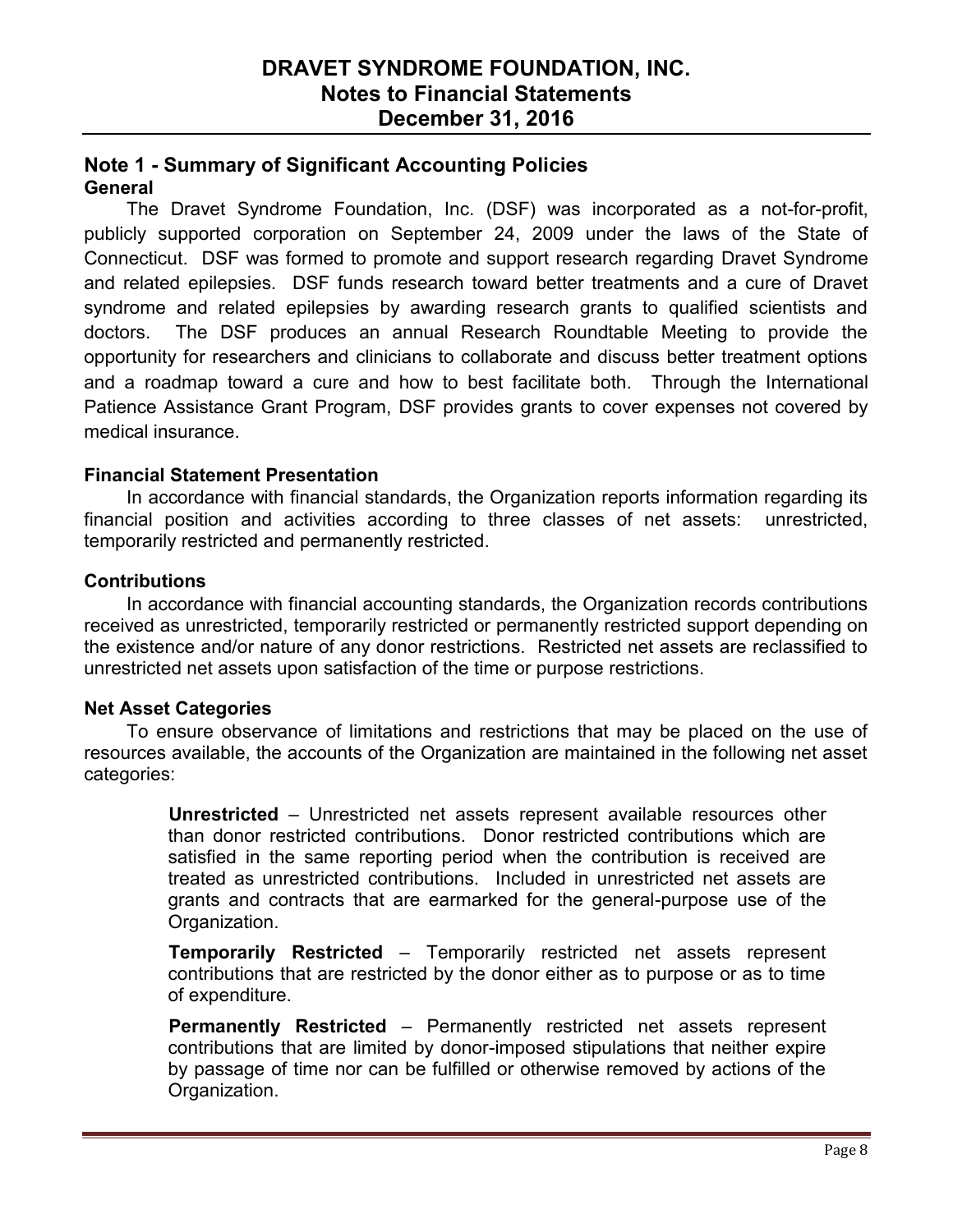# **DRAVET SYNDROME FOUNDATION, INC. Notes to Financial Statements December 31, 2016**

### **Note 1 - Summary of Significant Accounting Policies (continued) Net Asset Categories (continued)**

At December, 31, 2016, the Foundation had temporarily restricted net assets of \$926 and permanently restricted assets of \$11,469 (\$1,300 and \$11,469 at December 31, 2015 respectively).

#### **Cash and Cash Equivalents**

For financial statement purposes, DSF considers funds in demand deposits, certificates of deposits, money market funds and all highly liquid debt instruments purchased with a maturity of three months or less to be cash equivalents.

#### **Accounts Receivable**

Accounts receivable are stated at the amount management expects to collect from outstanding balances.

#### **Donations**

All donations are considered to be available for unrestricted use unless specifically restricted by the donor. Support that is restricted by the donor, grantor or other outside party for particular operating purposes or for fixed asset acquisitions is reported as an increase in unrestricted net assets if the restriction expires in the reporting period in which the support is recognized.

#### **Income Taxes**

The Dravet Syndrome Foundation, Inc. is exempt from income taxes under Section 501(c)(3) of the Internal Revenue Code. The Internal Revenue Service has also determined that it is not a private foundation in accordance with Section 170(b)(1)(A)(IV) of the Internal Revenue Code.

The Foundation recognizes the effect of tax positions only when they are more than likely that not of being sustained. Management has determined that the Foundation had no uncertain tax positions that would require financial statement recognition. Tax years dating back to 2013 remain open to examination by federal and state authorities.

#### **Functional Expenses**

Functional expenses have been allocated between program services and supporting services based on an analysis of personnel time and space utilized for the related activities.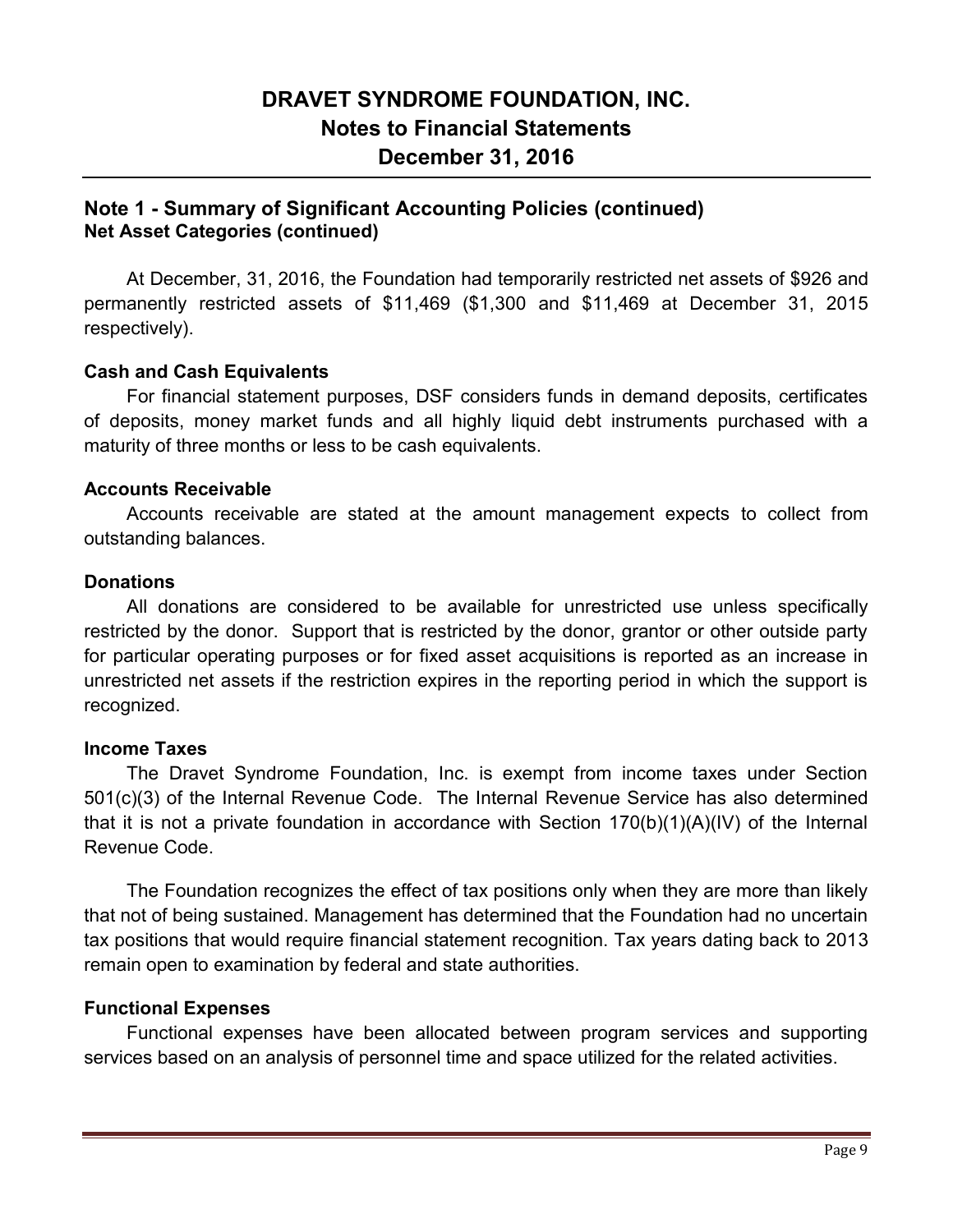# **Note 1 - Summary of Significant Accounting Policies (continued) Use of Estimates**

The preparation of financial statements in conformity with generally accepted accounting principles requires management to make estimates and assumptions that affect the reported amounts of assets and liabilities and disclosures of contingent assets and liabilities at the date of the financial statements. They also affect the reported amounts of revenues and expenses during the reporting period. Actual results could differ from those estimates.

### **Note 2 - Donated Services, Materials, Facilities**

The Foundation received donated services from unpaid volunteers. No amounts have been recognized in the accompanying statement of activities because the criteria for recognition of such volunteer effort under Accounting Standards Codification (ASC) 958 have not been satisfied. The contributions of services are recognized if the services received (a) create or enhance nonfinancial assets or (b) require specialized skills that are provided by individuals possessing those skills and would typically need to be purchased if not provided by donation.

### **Note 3 – Concentrations of Credit Risk**

### **Cash Balances**

The Foundation maintains its cash and cash equivalents in one financial institution. The balances are insured by the Federal Deposit Insurance Corporation at each institution up to \$250,000. The balances may at times during the year exceed the FDIC limit; however, the Foundation does not feel that there is any significant credit risk.

### **Note 4 - Research**

The Foundation has entered into agreements with several universities to fund research in the amounts of \$485,390 in 2017 and \$239,375 in 2018.

#### **Note 5 – Permanently Restricted Net Assets**

The Foundation has been named the beneficiary of the Dravet Syndrome Foundation Endowment Fund. The Endowment Fund will pay out annually to the Foundation to support syndrome specific research to find better treatments and a cure while assisting afflicted individuals and their families living in Iowa. The endowment fund is administered by the Community Foundation of Dubuque, Iowa as Trustee. The assets of the trust are recorded as permanently restricted assets. Distributions may be made annually from the net income of the fund. Permanently restricted net assets were as follows:

|                                   | 2016   |    | December 31, December 31,<br>2015 |  |  |  |
|-----------------------------------|--------|----|-----------------------------------|--|--|--|
| Research and family assistance \$ | 11,469 | S. | 11,469                            |  |  |  |